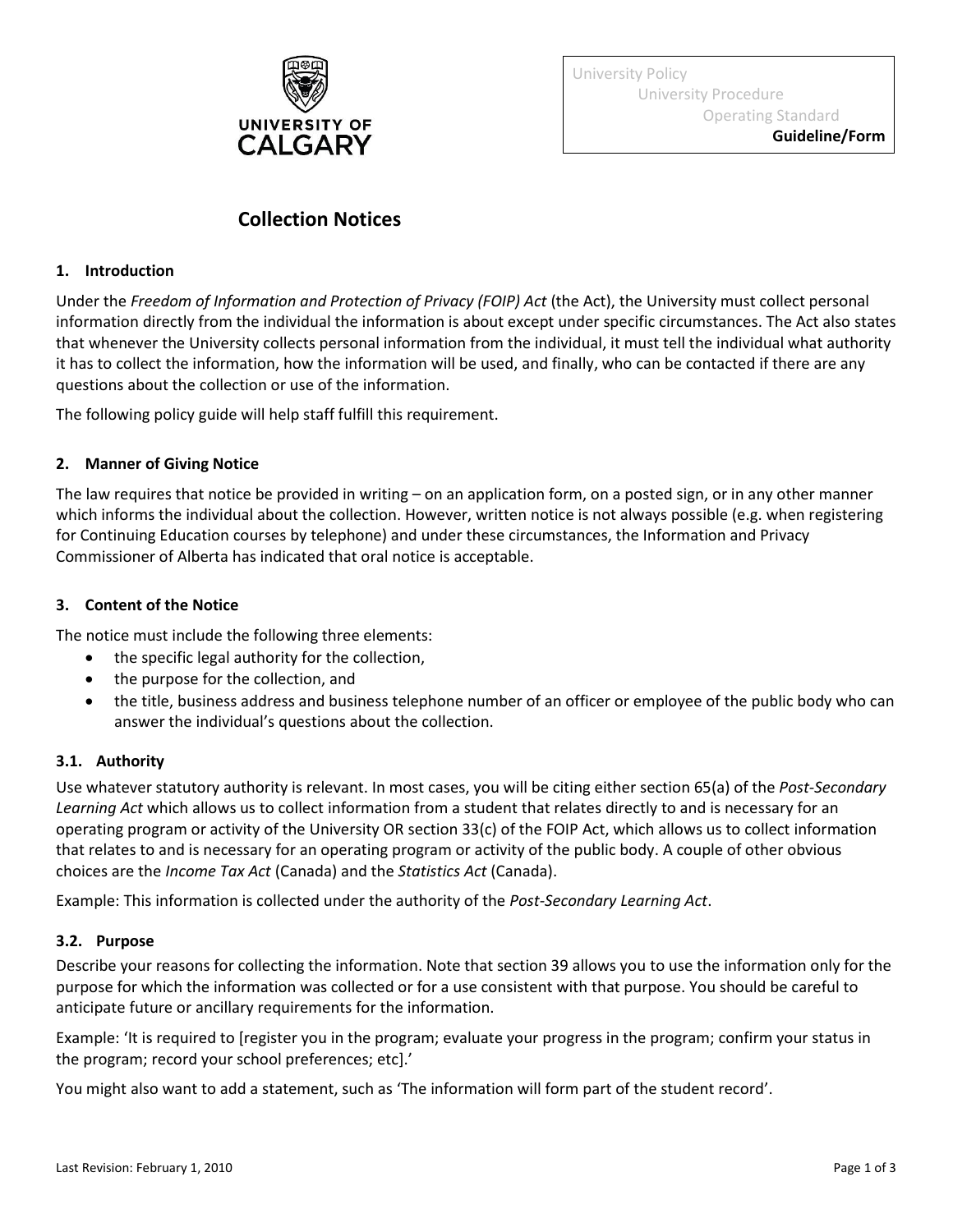## **3.3. Contact**

The Act specifies that you include title, business address and business telephone number. In the interests of length, cut the address if it is already somewhere else on the form or on the website.

Example: If you have any questions about the collection or use of this information, please contact the Practicum Office at the University of Calgary, EDT 750, (403) 220-7551.

## **4. Examples**

## **4.1. Registrar's Office – Application Form**

This information is collected under the authority of the *Post-Secondary Learning Act*, the *Statistics Act* (Canada), and the *Income Tax Act* (Canada). It is required to determine your eligibility for admission and will be used to contact you regarding university programs and services. If admitted, it will form part of the student record and will be disclosed to relevant academic and administrative units. Specific data elements will be disclosed to the federal and provincial governments to meet reporting requirements and to the Students' Union/Graduate Students' Association in accordance with affiliation agreements. Applicants should note that the following information is defined as the student's public record: name, dates of registration and convocation, faculty of registration and degree/diploma awarded. All other data is considered confidential and will be used and disclosed in accordance with privacy legislation. For more information on the uses and disclosures of personal information, refer to the University of Calgary calendar. If you have any questions about the collection or use of this information, contact the Director of Recruitment and Admissions, (403) 220-2599.

## **4.2. Student Awards and Financial Aid – Scholarship Applications**

This information is collected under the authority of the *Post-Secondary Learning Act*. It is required to determine your eligibility for awards. If you have any questions about the collection or use of this information please contact the Student Awards and Financial Office at (403) 220-6925.

#### **4.3. Student Awards and Financial Aid – Award Applications**

This information is collected under the authority of the *Post-Secondary Learning Act* and *Income Tax Act* (Canada). It is required to determine your eligibility for awards. If you have any questions about the collection or use of this information please contact the Student Awards and Financial Office at (403) 220-6925.

#### **4.4. Faculty of Continuing Education – Registration Form**

This information is collected under the authority of the *Post-Secondary Learning Act*. It is required to register you in the program, forms part of the student record, and will be used to notify you of other courses and programs. Financial information is used to process applicable fees and is retained for future reference. If you have questions about the collection or use of this information, contact …

#### **4.5. Campus Recreation – Registration Form**

This information is collected under the authority of the *Freedom of Information and Protection of Privacy Act*. It is required to process your application and will be used to contact you regarding facilities and services available to Campus Recreation members. It will also be used to notify you of other courses and programs offered by Campus Recreation. Alternative contact and medical information will only be used in a medical emergency. If you have any questions about the collection or use of this information, contact …

# **4.6. Disability Resource Centre – Pay detail for Assistive Service Providers**

This information is collected under the authority of the *Freedom of Information and Protection of Privacy Act* and the *Income Tax Act* (Canada). It is required for payroll purposes. If you have any questions about the collection or use of this information please contact the Disability Resource Centre, MSC 274 at (403) 220-6925.